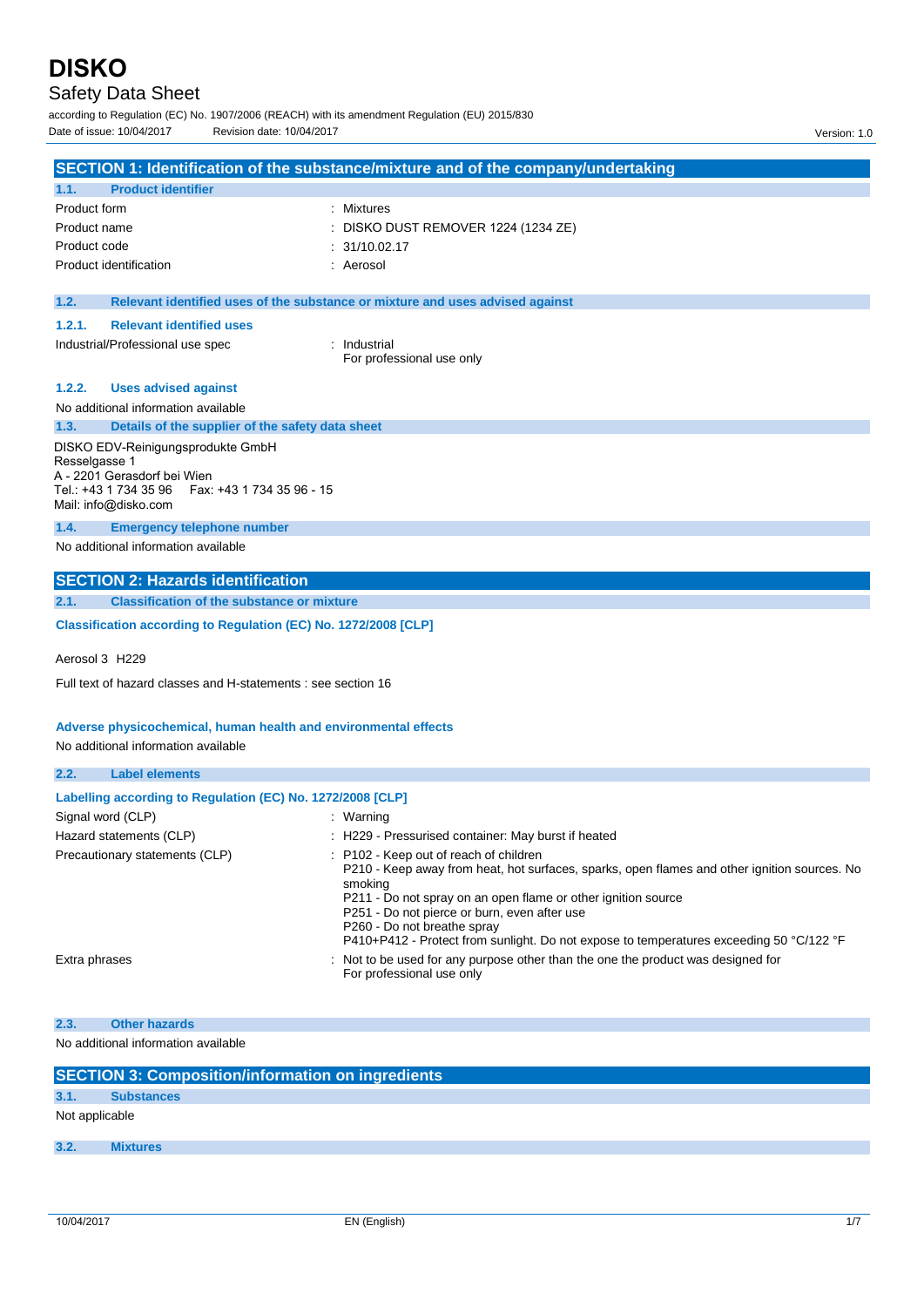## Safety Data Sheet

according to Regulation (EC) No. 1907/2006 (REACH) with its amendment Regulation (EU) 2015/830

| <b>Name</b>                        | <b>Product identifier</b>                                                 | $\frac{9}{6}$ | <b>Classification according to</b><br><b>Regulation (EC) No.</b><br>1272/2008 [CLP] |
|------------------------------------|---------------------------------------------------------------------------|---------------|-------------------------------------------------------------------------------------|
| Trans-1,3,3,3-tetrafluoroprop-1ène | (CAS-No.) 29118-24-9<br>(EC-No.) 471-480-0<br>(REACH-no) 01-0000019758-54 | 100           | Press. Gas (Lig.), H280                                                             |

Full text of H-statements: see section 16

| <b>SECTION 4: First aid measures</b>                                        |                                                                                                                                                                                                                                                                  |  |  |
|-----------------------------------------------------------------------------|------------------------------------------------------------------------------------------------------------------------------------------------------------------------------------------------------------------------------------------------------------------|--|--|
| <b>Description of first aid measures</b><br>4.1.                            |                                                                                                                                                                                                                                                                  |  |  |
| First-aid measures after inhalation                                         | : Assure fresh air breathing. Allow the victim to rest. Obtain medical attention if breathing<br>difficulty persists.                                                                                                                                            |  |  |
| First-aid measures after skin contact                                       | In the event of contact with the liquid: treat resulting frostbite as a burn. Immediately remove<br>contaminated clothing or footwear. Rinse immediately with plenty of water. If skin burns appear,<br>call a doctor immediately.                               |  |  |
| First-aid measures after eye contact                                        | In case of eye contact, immediately rinse with clean water for 10-15 minutes. Consult an eye<br>specialist immediately.                                                                                                                                          |  |  |
| First-aid measures after ingestion                                          | Ingestion unlikely.                                                                                                                                                                                                                                              |  |  |
| 4.2.<br>Most important symptoms and effects, both acute and delayed         |                                                                                                                                                                                                                                                                  |  |  |
| Symptoms/effects after inhalation                                           | Giddiness, Headache,                                                                                                                                                                                                                                             |  |  |
| Symptoms/effects after skin contact                                         | Contact of refrigerant and/or packaging with skin may cause frostbite.                                                                                                                                                                                           |  |  |
| Symptoms/effects after eye contact                                          | Contact with the liquefied gas may cause severe ocular lesions.                                                                                                                                                                                                  |  |  |
| Symptoms/effects after ingestion                                            | Ingestion unlikely.                                                                                                                                                                                                                                              |  |  |
| 4.3.                                                                        | Indication of any immediate medical attention and special treatment needed                                                                                                                                                                                       |  |  |
| Advice to physicians: Treat symptomatically.                                |                                                                                                                                                                                                                                                                  |  |  |
| <b>SECTION 5: Fire-fighting measures</b>                                    |                                                                                                                                                                                                                                                                  |  |  |
| <b>Extinguishing media</b><br>5.1.                                          |                                                                                                                                                                                                                                                                  |  |  |
| Suitable extinguishing media                                                | All extinguishing agents can be used.                                                                                                                                                                                                                            |  |  |
| Unsuitable extinguishing media                                              | None, to our knowledge.                                                                                                                                                                                                                                          |  |  |
| 5.2.<br>Special hazards arising from the substance or mixture               |                                                                                                                                                                                                                                                                  |  |  |
| Fire hazard                                                                 | : Not flammable.                                                                                                                                                                                                                                                 |  |  |
| <b>Explosion hazard</b>                                                     | Pressurised container: May burst if heated.                                                                                                                                                                                                                      |  |  |
| Hazardous decomposition products in case of<br>fire                         | : Toxic and corrosive vapours are released.                                                                                                                                                                                                                      |  |  |
| 5.3.<br><b>Advice for firefighters</b>                                      |                                                                                                                                                                                                                                                                  |  |  |
| Precautionary measures fire                                                 | Do not enter fire area without proper protective equipment, including respiratory protection.                                                                                                                                                                    |  |  |
| Firefighting instructions                                                   | Exercise caution when fighting any chemical fire. During a fire, projections ignited aerosol that<br>burst under excessive pressure have to be controlled. To avoid overpressure, cool aerosols<br>with water.                                                   |  |  |
| <b>SECTION 6: Accidental release measures</b>                               |                                                                                                                                                                                                                                                                  |  |  |
| 6.1.<br>Personal precautions, protective equipment and emergency procedures |                                                                                                                                                                                                                                                                  |  |  |
| General measures                                                            | Measures to take in the case of crushing or piercing aerosols, causing the leaking of products<br>contained in aerosols. Remove ignition sources. Ventilate area. Do not smoke. Provide local<br>exhaust or general room ventilation. Evacuate and limit access. |  |  |
| 6.1.1.<br>For non-emergency personnel                                       |                                                                                                                                                                                                                                                                  |  |  |
| <b>Emergency procedures</b>                                                 | : Do not touch spilled material. Evacuate area.                                                                                                                                                                                                                  |  |  |
| 6.1.2.<br>For emergency responders                                          |                                                                                                                                                                                                                                                                  |  |  |
| Protective equipment                                                        | : Wear recommended personal protective equipment. Provide adequate ventilation. Remove all<br>sources of ignition. Avoid contact with skin and eyes. Do not inhale vapour.                                                                                       |  |  |
| 6.2.<br><b>Environmental precautions</b>                                    |                                                                                                                                                                                                                                                                  |  |  |
| No additional information available                                         |                                                                                                                                                                                                                                                                  |  |  |
| 6.3.<br>Methods and material for containment and cleaning up                |                                                                                                                                                                                                                                                                  |  |  |
| Methods for cleaning up                                                     | : Mechanically ventilate the spillage area.                                                                                                                                                                                                                      |  |  |
| 6.4.<br><b>Reference to other sections</b>                                  |                                                                                                                                                                                                                                                                  |  |  |
|                                                                             |                                                                                                                                                                                                                                                                  |  |  |

See Heading 8. Exposure controls and personal protection.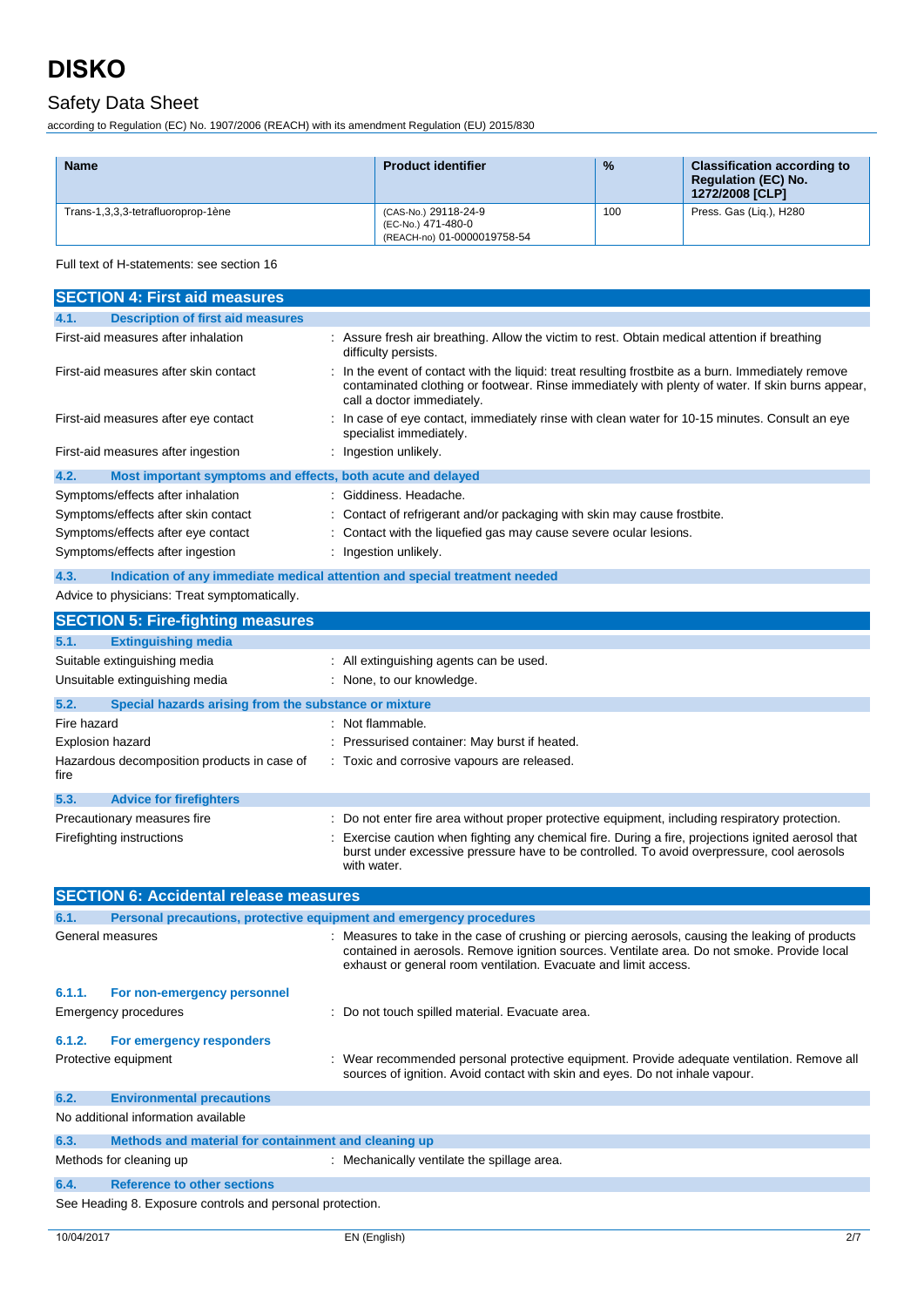## Safety Data Sheet

according to Regulation (EC) No. 1907/2006 (REACH) with its amendment Regulation (EU) 2015/830

| <b>SECTION 7: Handling and storage</b>                               |                                                                                                                                                                                                                                                                                                                                                                                                                                                                                                                                                                                                                                                                                                                                                                                                                                                                                      |  |
|----------------------------------------------------------------------|--------------------------------------------------------------------------------------------------------------------------------------------------------------------------------------------------------------------------------------------------------------------------------------------------------------------------------------------------------------------------------------------------------------------------------------------------------------------------------------------------------------------------------------------------------------------------------------------------------------------------------------------------------------------------------------------------------------------------------------------------------------------------------------------------------------------------------------------------------------------------------------|--|
| <b>Precautions for safe handling</b><br>7.1.                         |                                                                                                                                                                                                                                                                                                                                                                                                                                                                                                                                                                                                                                                                                                                                                                                                                                                                                      |  |
| Precautions for safe handling                                        | Good ventilation of the workplace required. Use only properly specified equipment which is<br>suitable for this product, its supply pressure and temperature. Not to be used for any purpose<br>other than the one the product was designed for. Do not breathe gas, fumes, vapour or spray.<br>During the handling of a pallet, you have to take all precaution to avoid a start of a n accident<br>perforation of the aerosol by a fork-lift truck.<br>During the load and unloading of the vehicle, you have to take all the precaution to avoid a fall<br>a aerosol.<br>Do not spray tha aerosol neither close nor towards a flame, a white-hot body, an electrical<br>appliance in runing, DO NOT SMOCKING. Container under pressure. Do not drill or burn even<br>after use. Store and handle as though always a serious potential fire/explosion and health<br>hazard exists. |  |
| Hygiene measures                                                     | Do not eat, drink or smoke during work. Wash hands and other exposed areas with mild soap<br>and water before eating, drinking or smoking and when leaving work.                                                                                                                                                                                                                                                                                                                                                                                                                                                                                                                                                                                                                                                                                                                     |  |
| Conditions for safe storage, including any incompatibilities<br>7.2. |                                                                                                                                                                                                                                                                                                                                                                                                                                                                                                                                                                                                                                                                                                                                                                                                                                                                                      |  |
| <b>Technical measures</b>                                            | : Keep at temperature not exceeding 50 $^{\circ}$ C.                                                                                                                                                                                                                                                                                                                                                                                                                                                                                                                                                                                                                                                                                                                                                                                                                                 |  |
| Storage conditions                                                   | Recommendations applicable to warehouses and reserves which are stored aerosols.<br>It is recommended to de-normalize aerosols in stock. The " aerosol " or area must be set with<br>a wire mesh of mesh max 5cm, forming a cage or using walls to avoid splashing the aerosols<br>may ignite rest of the stock. Do not smoke.                                                                                                                                                                                                                                                                                                                                                                                                                                                                                                                                                       |  |
|                                                                      | To reduce the risk of falling, should position the pallet closest to the ground. If the packages are<br>stacked, it should ensure that those lower layers do not crash (risk of leakage through<br>compression).<br>It is recommended :                                                                                                                                                                                                                                                                                                                                                                                                                                                                                                                                                                                                                                              |  |
|                                                                      | - Ventilate the premises and not store any sprays near heat sources, including sunlight, sparks<br>and open flames<br>- To use the procedure of fire when working . Store in a dry, well ventilated place.                                                                                                                                                                                                                                                                                                                                                                                                                                                                                                                                                                                                                                                                           |  |
| Incompatible materials                                               | Strong oxidizing agents. Alkaline hydroxide. Alkaline earth metals.                                                                                                                                                                                                                                                                                                                                                                                                                                                                                                                                                                                                                                                                                                                                                                                                                  |  |
| 7.3.<br><b>Specific end use(s)</b>                                   |                                                                                                                                                                                                                                                                                                                                                                                                                                                                                                                                                                                                                                                                                                                                                                                                                                                                                      |  |
| No data available.                                                   |                                                                                                                                                                                                                                                                                                                                                                                                                                                                                                                                                                                                                                                                                                                                                                                                                                                                                      |  |

| <b>SECTION 8: Exposure controls/personal protection</b> |                                                 |  |  |  |  |
|---------------------------------------------------------|-------------------------------------------------|--|--|--|--|
| 8.1.                                                    | <b>Control parameters</b>                       |  |  |  |  |
|                                                         | Trans-1,3,3,3-tetrafluoroprop-1ène (29118-24-9) |  |  |  |  |
| France                                                  | VME (ppm)<br>800 ppm                            |  |  |  |  |

#### **8.2. Exposure controls**

#### **Appropriate engineering controls:**

Ensure good ventilation of the work station.

#### **Hand protection:**

None under normal conditions

#### **Eye protection:**

No special eye protection equipment recommended under normal conditions of use

#### **Skin and body protection:**

No special clothing/skin protection equipment is recommended under normal conditions of use

#### **Respiratory protection:**

No special respiratory protection equipment is recommended under normal conditions of use with adequate ventilation

#### **Other information:**

Do not eat, drink or smoke during use. Provide local exhaust or general room ventilation.

|                 | <b>SECTION 9: Physical and chemical properties</b>    |                      |  |  |  |
|-----------------|-------------------------------------------------------|----------------------|--|--|--|
| 9.1.            | Information on basic physical and chemical properties |                      |  |  |  |
| Physical state  |                                                       | : Gas                |  |  |  |
| Colour          |                                                       | : Colourless.        |  |  |  |
| Odour           |                                                       | : slightly ethereal. |  |  |  |
| Odour threshold |                                                       | : No data available  |  |  |  |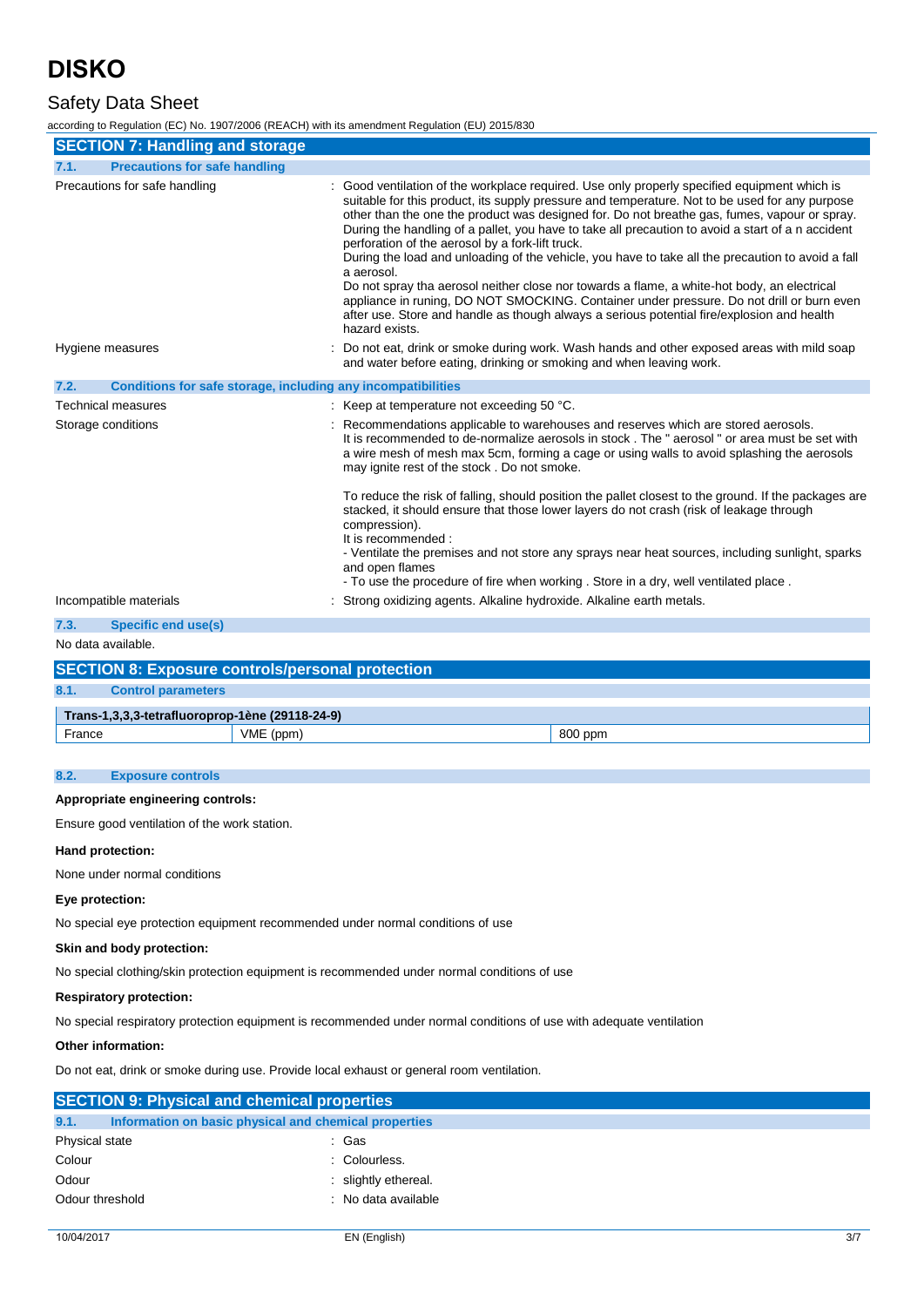## Safety Data Sheet

according to Regulation (EC) No. 1907/2006 (REACH) with its amendment Regulation (EU) 2015/830

| рH                                         | No data available                           |
|--------------------------------------------|---------------------------------------------|
| Relative evaporation rate (butylacetate=1) | No data available                           |
| Melting point                              | No data available                           |
| Freezing point                             | No data available                           |
| Boiling point                              | No data available                           |
| Flash point                                | Not applicable                              |
| Auto-ignition temperature                  | No data available                           |
| Decomposition temperature                  | No data available                           |
| Flammability (solid, gas)                  | : No data available                         |
| Vapour pressure                            | : No data available                         |
| Relative vapour density at 20 °C           | No data available                           |
| Relative density                           | No data available                           |
| Density                                    | $: 1.18$ (PA)                               |
| Solubility                                 | No data available                           |
| Log Pow                                    | : No data available                         |
| Viscosity, kinematic                       | : No data available                         |
| Viscosity, dynamic                         | : No data available                         |
| <b>Explosive properties</b>                | Pressurised container: May burst if heated. |
| Oxidising properties                       | No data available                           |
| <b>Explosive limits</b>                    | No data available                           |
|                                            |                                             |

### **9.2. Other information**

#### No additional information available

#### **SECTION 10: Stability and reactivity**

#### **10.1. Reactivity**

Pressurised container: May burst if heated.

#### **10.2. Chemical stability**

The product is stable at normal handling and storage conditions. Heating may cause an explosion.

#### **10.3. Possibility of hazardous reactions**

None under normal conditions.

#### **10.4. Conditions to avoid**

Heat. Open flame. Direct sunlight. Sparks. Remove all sources of ignition. Avoid contact with hot surfaces.

#### **10.5. Incompatible materials**

Strong oxidizing agents. Alkalis and caustic products. Aerosol cases in metal, do not bring into contact with oxidize, acids or basis.

#### **10.6. Hazardous decomposition products**

Carbon dioxide. Thermal decomposition generates : Carbon monoxide. Hydrogen fluoride.

| <b>SECTION 11: Toxicological information</b>  |                                                                    |
|-----------------------------------------------|--------------------------------------------------------------------|
| Information on toxicological effects<br>11.1. |                                                                    |
| Acute toxicity                                | : Not classified                                                   |
| Skin corrosion/irritation                     | : Not classified                                                   |
| Additional information                        | : Based on available data, the classification criteria are not met |
| Serious eye damage/irritation                 | : Not classified                                                   |
| Additional information                        | : Based on available data, the classification criteria are not met |
| Respiratory or skin sensitisation             | : Not classified                                                   |
| Additional information                        | : Based on available data, the classification criteria are not met |
| Germ cell mutagenicity                        | : Not classified                                                   |
|                                               | Based on available data, the classification criteria are not met   |
| Carcinogenicity                               | : Not classified                                                   |
| Additional information                        | : Based on available data, the classification criteria are not met |
| Reproductive toxicity                         | : Not classified                                                   |
| Additional information                        | Based on available data, the classification criteria are not met   |
| STOT-single exposure                          | : Not classified                                                   |
| Additional information                        | Based on available data, the classification criteria are not met   |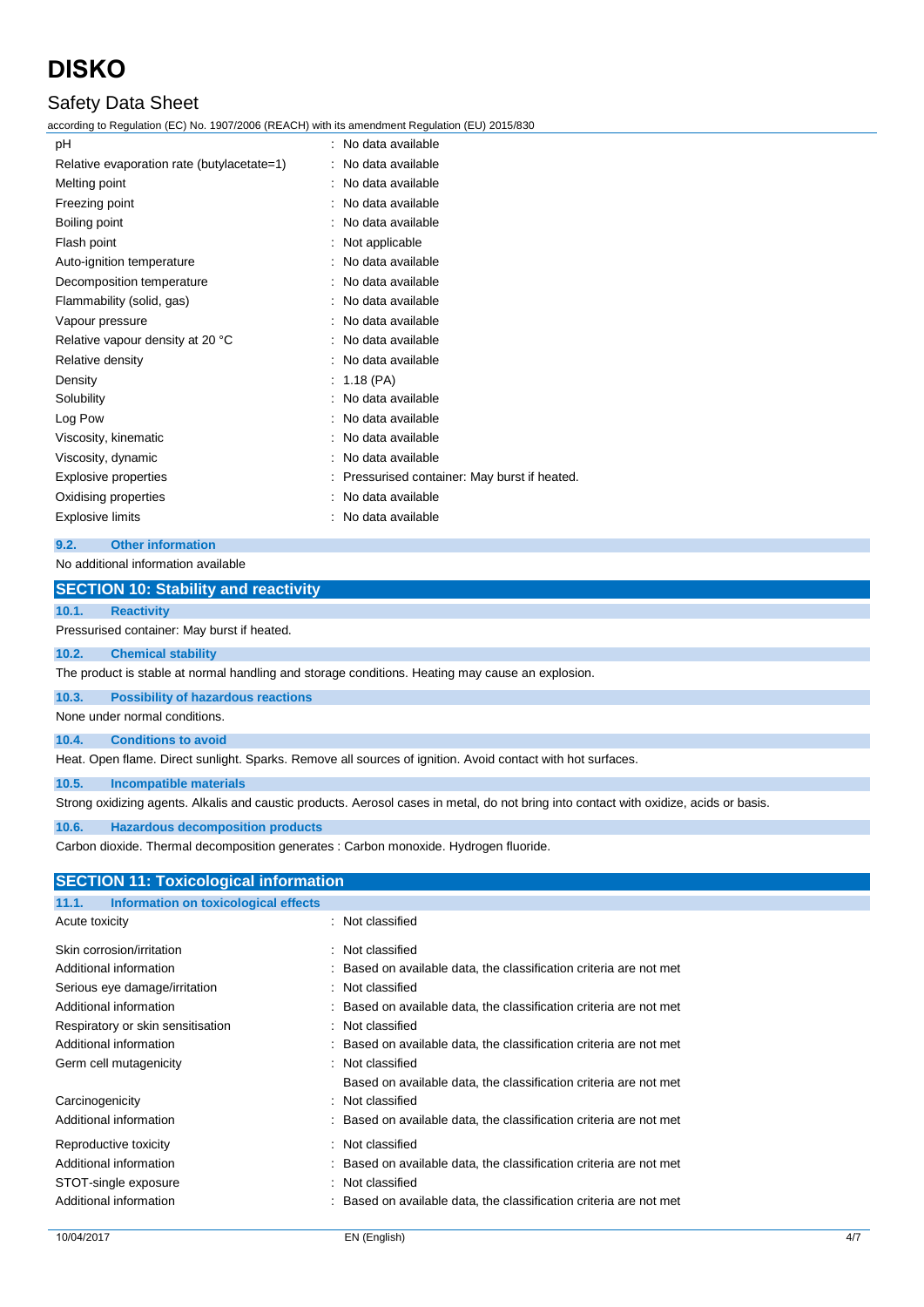## Safety Data Sheet

according to Regulation (EC) No. 1907/2006 (REACH) with its amendment Regulation (EU) 2015/830

| STOT-repeated exposure                                 | Not classified                                                                                               |  |  |  |
|--------------------------------------------------------|--------------------------------------------------------------------------------------------------------------|--|--|--|
| Additional information                                 | Based on available data, the classification criteria are not met                                             |  |  |  |
| Aspiration hazard                                      | Not classified                                                                                               |  |  |  |
| Additional information                                 | Based on available data, the classification criteria are not met                                             |  |  |  |
| DISKO DUST REMOVER 1224 (1234 ZE)                      |                                                                                                              |  |  |  |
| Product identification                                 | Aerosol                                                                                                      |  |  |  |
| Potential adverse human health effects and<br>symptoms | Contact with the liquefied gas may cause severe ocular lesions. Contact with the liquid causes<br>frostbite. |  |  |  |
| <b>SECTION 12: Ecological information</b>              |                                                                                                              |  |  |  |
| 12.1.<br><b>Toxicity</b>                               |                                                                                                              |  |  |  |
| No additional information available                    |                                                                                                              |  |  |  |
| <b>Persistence and degradability</b><br>12.2.          |                                                                                                              |  |  |  |
| No additional information available                    |                                                                                                              |  |  |  |
| 12.3.<br><b>Bioaccumulative potential</b>              |                                                                                                              |  |  |  |
| No additional information available                    |                                                                                                              |  |  |  |
| <b>Mobility in soil</b><br>12.4.                       |                                                                                                              |  |  |  |
| No additional information available                    |                                                                                                              |  |  |  |
| <b>Results of PBT and vPvB assessment</b><br>12.5.     |                                                                                                              |  |  |  |
| No additional information available                    |                                                                                                              |  |  |  |
| Other adverse effects<br>12.6.                         |                                                                                                              |  |  |  |
| Other adverse effects                                  | Depletion potential of the ozone layer: ODP $(R-11.1) = 0$ .                                                 |  |  |  |
|                                                        | <b>CECTION 12: Dienocal conciderations</b>                                                                   |  |  |  |

| <b>SECTION 13: Disposal considerations</b> |                                                                                                                                                                                                                |  |  |  |
|--------------------------------------------|----------------------------------------------------------------------------------------------------------------------------------------------------------------------------------------------------------------|--|--|--|
| 13.1.<br><b>Waste treatment methods</b>    |                                                                                                                                                                                                                |  |  |  |
| Product/Packaging disposal recommendations | Dispose used or damaged aerosol cans at permitted disposal sites. Dispose in a safe manner<br>in accordance with local/national regulations. Container under pressure. Do not drill or burn<br>even after use. |  |  |  |
| Ecology - waste materials                  | Avoid release to the environment.                                                                                                                                                                              |  |  |  |

### **SECTION 14: Transport information** In accordance with ADR / RID / IMDG / IATA / ADN

| <b>ADR</b>                                 | <b>IMDG</b>                                                   | <b>IATA</b>                              | <b>ADN</b>                            | <b>RID</b>                            |  |  |
|--------------------------------------------|---------------------------------------------------------------|------------------------------------------|---------------------------------------|---------------------------------------|--|--|
| 14.1.<br><b>UN number</b>                  |                                                               |                                          |                                       |                                       |  |  |
| 1950                                       | 1950                                                          | 1950                                     | 1950                                  | 1950                                  |  |  |
| 14.2.<br><b>UN proper shipping name</b>    |                                                               |                                          |                                       |                                       |  |  |
| <b>AEROSOLS</b>                            | <b>AEROSOLS</b>                                               | Aerosols, non-flammable                  | <b>AEROSOLS</b>                       | <b>AEROSOLS</b>                       |  |  |
| <b>Transport document description</b>      |                                                               |                                          |                                       |                                       |  |  |
| UN 1950 AEROSOLS, 2.2,<br>(E)              | <b>UN 1950 AEROSOLS, 2.2</b>                                  | UN 1950 Aerosols, non-<br>flammable, 2.2 | <b>UN 1950 AEROSOLS, 2.2</b>          | <b>UN 1950 AEROSOLS, 2.2</b>          |  |  |
| 14.3.<br><b>Transport hazard class(es)</b> |                                                               |                                          |                                       |                                       |  |  |
| 2.2                                        | $2.2^{\circ}$                                                 | 2.2                                      | 2.2                                   | 2.2                                   |  |  |
|                                            |                                                               |                                          |                                       |                                       |  |  |
| <b>Packing group</b><br>14.4.              |                                                               |                                          |                                       |                                       |  |  |
| Not applicable                             | Not applicable                                                | Not applicable                           | Not applicable                        | Not applicable                        |  |  |
| <b>Environmental hazards</b><br>14.5.      |                                                               |                                          |                                       |                                       |  |  |
| Dangerous for the<br>environment : No      | Dangerous for the<br>environment : No<br>Marine pollutant: No | Dangerous for the<br>environment : No    | Dangerous for the<br>environment : No | Dangerous for the<br>environment : No |  |  |
| No supplementary information available     |                                                               |                                          |                                       |                                       |  |  |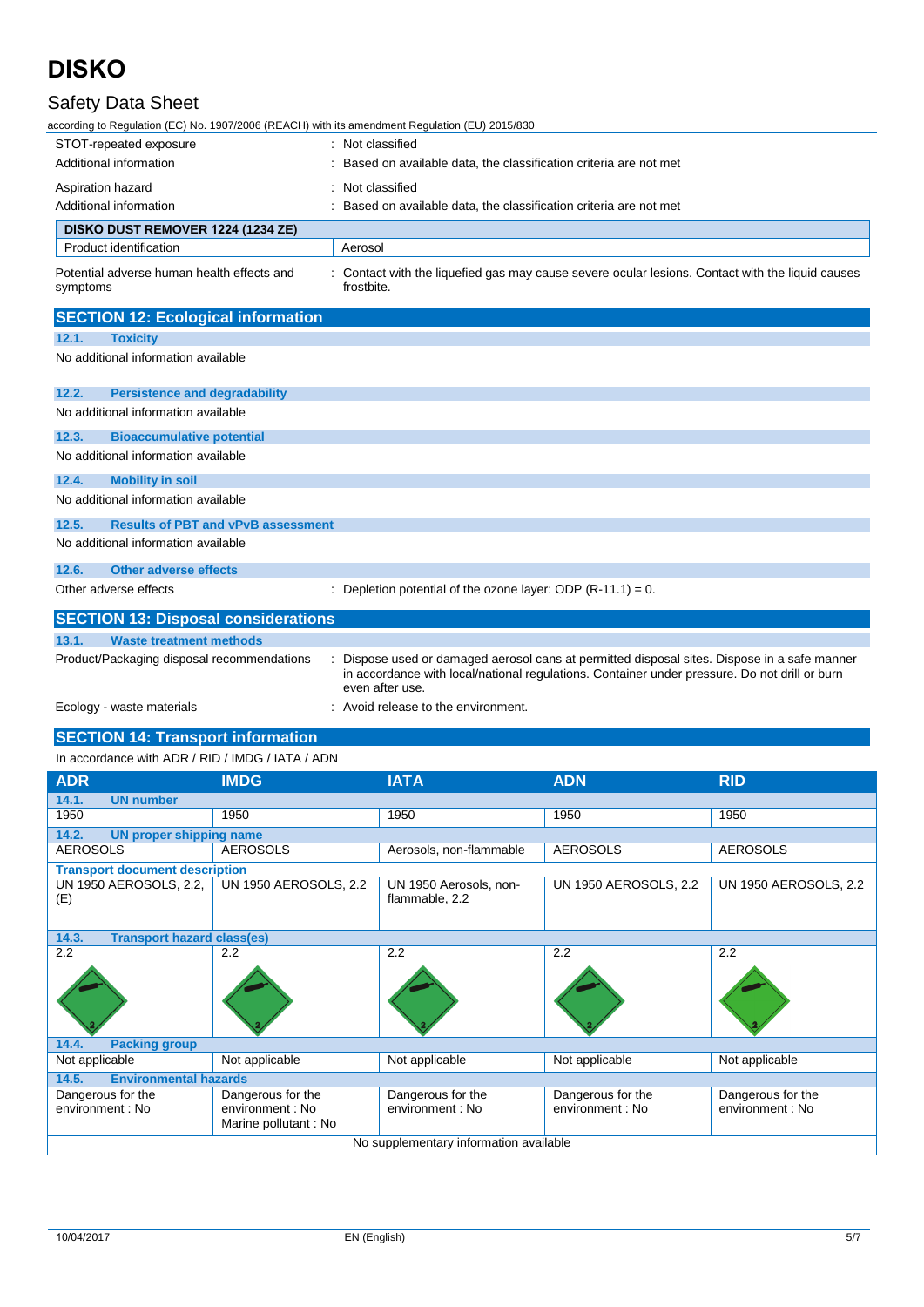## Safety Data Sheet

according to Regulation (EC) No. 1907/2006 (REACH) with its amendment Regulation (EU) 2015/830

### **14.6. Special precautions for user**

### **- Overland transport**

| Classification code (ADR)                                                  | : 5A              |
|----------------------------------------------------------------------------|-------------------|
| Special provisions (ADR)                                                   | : 190.327.344.625 |
| Limited quantities (ADR)                                                   | : 11              |
| Excepted quantities (ADR)                                                  | : E0              |
| Packing instructions (ADR)                                                 | $:$ P207. LP02    |
| Special packing provisions (ADR)                                           | : PP87. RR6. L2   |
| Mixed packing provisions (ADR)                                             | :MP9              |
| Transport category (ADR)                                                   | $\cdot$ 3         |
| Special provisions for carriage - Packages<br>(ADR)                        | : V14             |
| Special provisions for carriage - Loading,<br>unloading and handling (ADR) | : CV9, CV12       |
| Tunnel restriction code (ADR)                                              | - F               |

### **- Transport by sea**

No data available

#### **- Air transport**

No data available

## **- Inland waterway transport**

No data available

### **- Rail transport**

No data available

**14.7. Transport in bulk according to Annex II of Marpol and the IBC Code**

Not applicable

#### **SECTION 15: Regulatory information**

**15.1. Safety, health and environmental regulations/legislation specific for the substance or mixture**

### **15.1.1. EU-Regulations**

Contains no REACH substances with Annex XVII restrictions Contains no substance on the REACH candidate list Contains no REACH Annex XIV substances

Other information, restriction and prohibition regulations : Aerosol Generator Directive 75/324/EEC and its adaptations.

#### **15.1.2. National regulations**

No additional information available

#### **15.2. Chemical safety assessment**

No chemical safety assessment has been carried out

## **SECTION 16: Other information** Data sources : REGULATION (EC) No 1272/2008 OF THE EUROPEAN PARLIAMENT AND OF THE COUNCIL of 16 December 2008 on classification, labelling and packaging of substances and mixtures, amending and repealing Directives 67/548/EEC and 1999/45/EC, and amending Regulation (EC) No 1907/2006. Other information : Imp. DL4. Full text of H- and EUH-statements: Aerosol 3 Aerosol, Category 3

| Aerosor 3         | Aerosol, Galegory 3                                |
|-------------------|----------------------------------------------------|
| Press. Gas (Lig.) | Gases under pressure : Liquefied gas               |
| H <sub>229</sub>  | Pressurised container: May burst if heated         |
| H <sub>280</sub>  | Contains gas under pressure; may explode if heated |